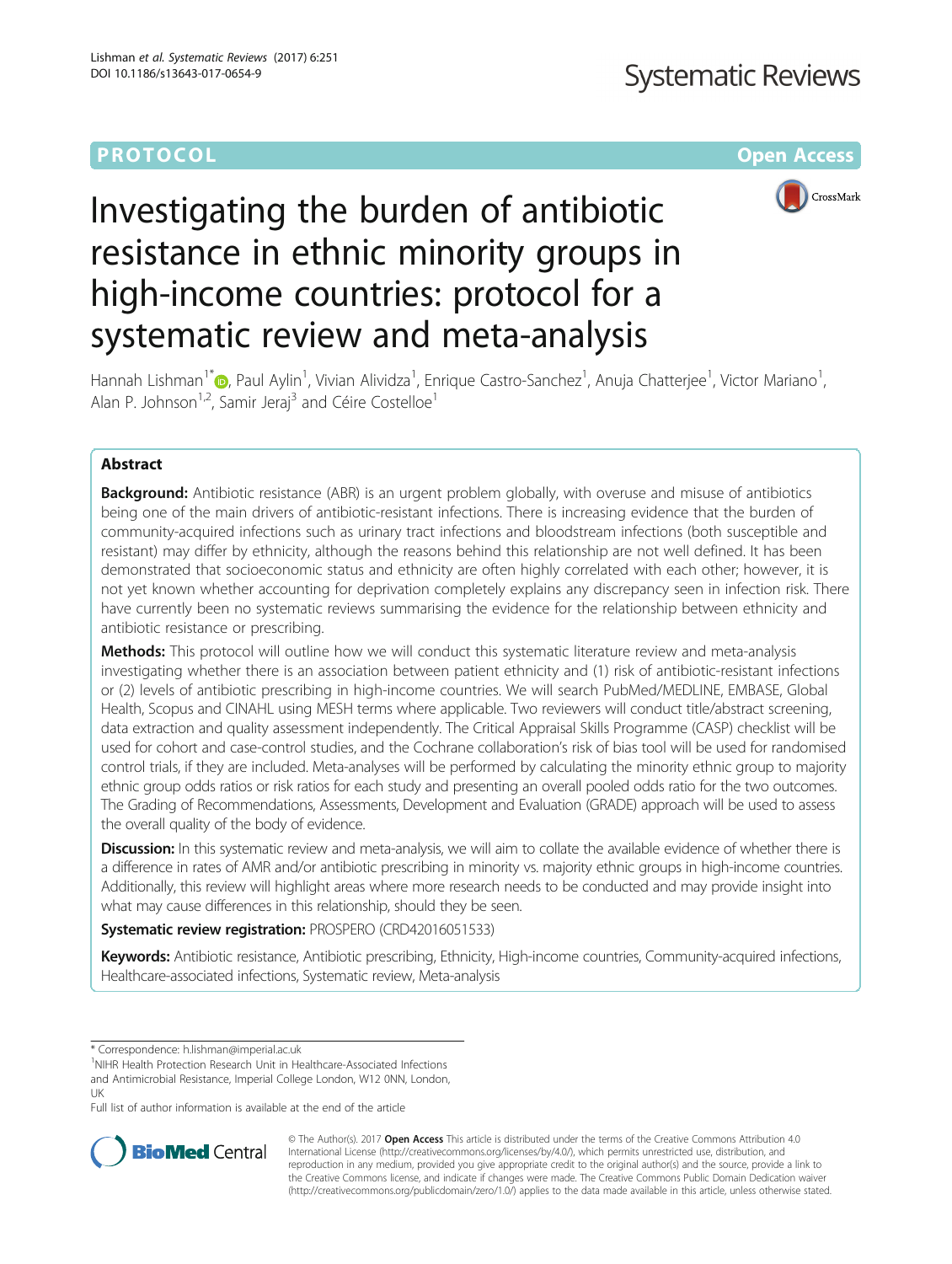## Background

Antibiotic resistance (ABR) is a serious threat to the treatment of infections in primary and secondary care in the UK and around the world. Optimising the use of antibiotics is a high priority as one of the main drivers of AMR is the misuse and overuse of antibiotics [\[1](#page-5-0), [2](#page-5-0)]. This is a particular concern in high-income countries with ready access to antibiotics, as opposed to poorer countries where treatment of infections may be problematic due to the limited availability of these drugs [[3](#page-5-0)].

There is increasing evidence that the burden of community-acquired infectious diseases such as urinary tract and bloodstream infections (both drug-susceptible and drug-resistant) or colonisation with multidrugresistant (MDR) strains may differ by ethnicity [\[4](#page-5-0)–[6](#page-5-0)], although the reasons behind this relationship are not yet clear. It has long been established that the concept of ethnicity in relation to disease burden is not one of biological difference as there is more genetic diversity within ethnic groups than between them, rather it is more relevant as a social construct [[7\]](#page-5-0). It has been demonstrated in many studies that socioeconomic status and ethnicity are typically highly correlated with each other [[4, 8](#page-5-0), [9](#page-5-0)]; however, it is not yet known whether accounting for deprivation completely explains any discrepancy seen in infection risk between different communities. Could there be other factors at play?

It is therefore important to understand firstly whether the risk of AMR infections is disproportionately higher in minority or majority ethnic groups in settings where excess rather than access to antibiotics is more likely to be a problem. Secondly, if a difference is shown to exist, it will be key to understand why this difference is occurring and how it can be addressed.

There is increasing evidence that recent travel, particularly to South Asia (Bangladesh, India, Pakistan, Nepal, Sri Lanka etc.) and East Asia (China, Japan, Mongolia, Taiwan etc.), is a major risk factor for colonisation with drug-resistant bacteria leading to the risk of poorer health outcomes, treatment failure and subsequent transmission of these bacteria upon return to the country of residence [\[10, 11\]](#page-5-0). Several studies have confirmed that travel to certain geographical areas is an important risk factor for colonisation with extended spectrum beta-lactamase (ESBL) Enterobacteriaceae— with travel to the Indian subcontinent, Asia and Africa (north of the equator)—being areas of highest risk [\[12](#page-5-0)–[16](#page-5-0)]. Among travellers, those particularly at risk of being colonised with multidrug-resistant bacteria are those visiting friends and family (indicating frequent travel to a particular region) and recent migrants [\[16\]](#page-5-0).

Another possible factor which may account for differences in ABR burden may be that the level of awareness around appropriate antibiotic use varies with differing

population attributes. In a study by McKee et al., 192 participants from an ethnically diverse urban community in the USA were interviewed about their health-seeking behaviours, their use of antibiotics without a prescription and their perception of the effectiveness of different treatments for upper respiratory tract infections (URTIs) [[17\]](#page-5-0). The majority of participants believed that antibiotics were effective against URTIs, with 26% having obtained antibiotics either directly from a pharmacist or from a source outside the USA and 31% believed that antibiotics should be available over the counter. Worryingly, participants originally from countries where antibiotics were available over the counter were significantly more likely to use antibiotics without a prescription than those who were born in the USA or those born in countries where antibiotics were not available over the counter  $(p = 0.049)$  [[17\]](#page-5-0).

It is widely recognised that the knowledge, behaviour and attitudes of both the prescriber and the patient influence antibiotic prescribing [\[18](#page-5-0)]. It is therefore essential that public knowledge and behaviour change campaigns around the use of antibiotics reach all citizens. In a UK-based study by McNulty et al. [[19\]](#page-6-0), a questionnaire was included in the Office of National Statistics (ONS) Omnibus Household Survey in Britain to ascertain the public's knowledge about antibiotics. Of the 7120 participants from England, Scotland and Wales, 38% did not know that antibiotics do not work on most coughs and colds, 4.8% had used an antibiotic without advice from a healthcare provider, 1.7% had given antibiotics to someone for whom they were not prescribed and 4.7% had obtained an antibiotic in another country without a prescription. When ethnicity was taken into consideration, participants of Asian or Black Caribbean ethnicity gave more responses indicating incorrect knowledge or use of antibiotics than White British participants [[19\]](#page-6-0).

There have been no systematic reviews or meta-analyses summarising the evidence for the relationship between ethnicity and antibiotic resistance or prescribing; this review is therefore warranted in order to collate the available evidence. The aims for the systematic review will be to determine if there is evidence for an association between patient ethnicity and (1) consumption of antibiotics or (2) risk of antibiotic-resistant infections in high-income countries. The overall aim of this paper is to outline a transparent method for screening, collecting and collating the data available along with describing the statistical methodology that will be used for a meta-analysis should the data allow for such an analysis to be conducted.

## Methods/design

To improve the quality of reporting, this protocol has been written in accordance with the Preferred Reporting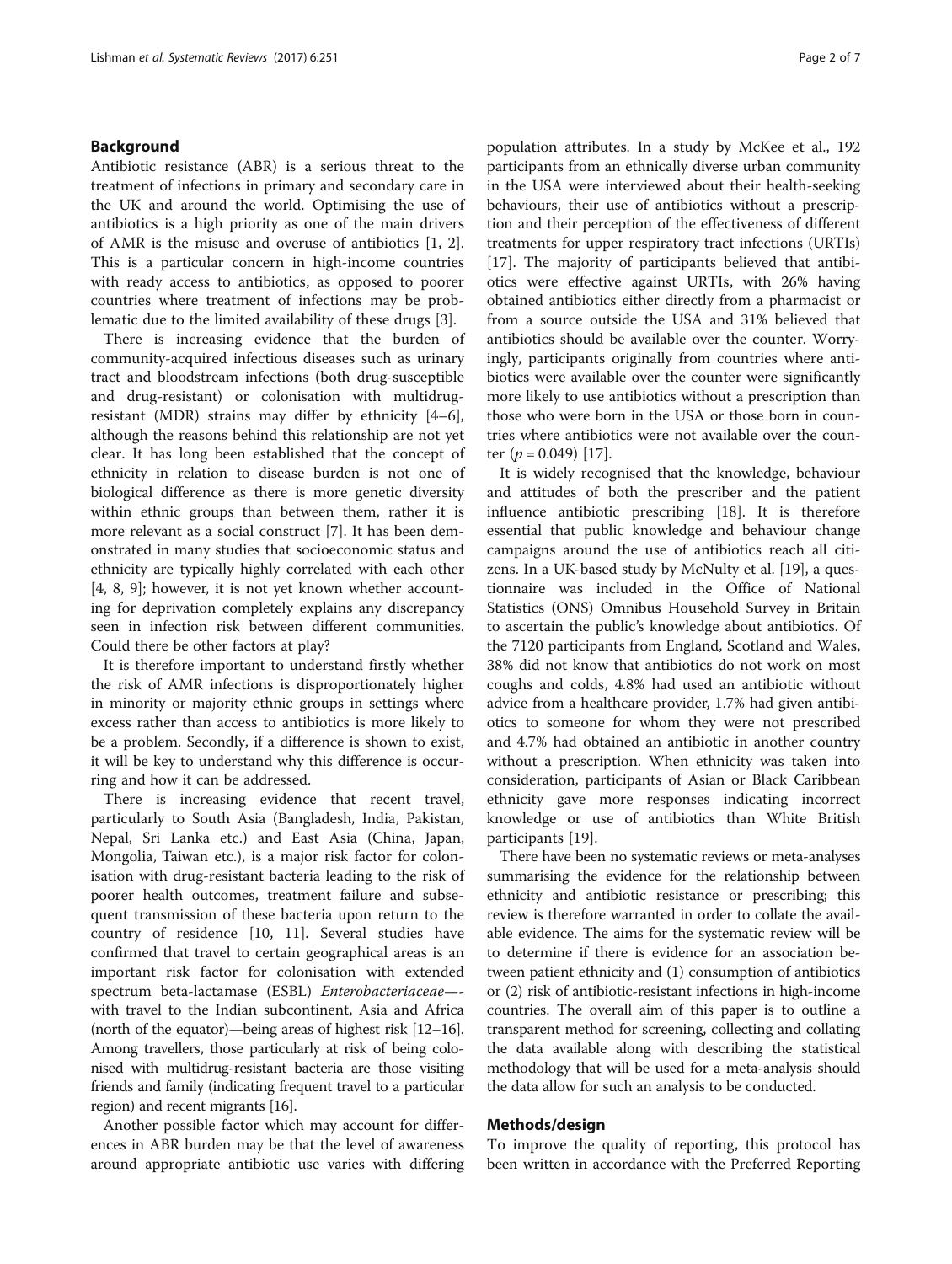Items for Systematic Reviews and Meta-Analyses for Protocols (PRISMA-P) guidelines (checklist can be found in Additional file [1\)](#page-5-0). The protocol is registered with PROSPERO (CRD42016051533).

## Research questions

The following research questions were developed:

- 1. What evidence is there for an association between patient ethnicity and risk of antibiotic-resistant infections in high-income countries?
- 2. What evidence is there for an association between patient ethnicity and prescribing of antibiotics in high-income countries?

## Population

All men and women of any age living in any of the 35 high-income countries will be included. A high-income country will be defined as being a member country of the Organisation for Economic Co-operation and Development (OECD) high-income status group [\[20](#page-6-0)]. A list of the 35 OECD-defined high-income countries can be found in Additional file [2.](#page-5-0)

## Exposure

The exposure of interest will be patient ethnicity and will be defined by ethnicity reported in the health record or self-reported by the patient. We are interested in measuring the difference in rates of antibiotic resistance or antibiotic prescribing between minority and majority ethnic groups. The definition of "minority" and "majority" ethnic groups will differ depending on the country in which the study takes place and will be guided by how the ethnic groups under study are reported in the articles and verified by national census data where they are available.

## Comparator/control

The comparator will be patients falling into the "majority" ethnic group in the high-income country being studied. For example, in the UK, the majority ethnic group would be "White" whereas the minority ethnic groups would include all "Black" ethnic backgrounds (Black or Black British: Caribbean, African or Other Black background), all "Asian" ethnic backgrounds (Asian or Asian British: Indian, Pakistani, Bangladeshi, Chinese or other Asian background), all "Mixed or Multiple" ethnic backgrounds and "Other" ethnic backgrounds [[21\]](#page-6-0). In Japan, however, the majority ethnic group would be "Japanese" and the minority ethnic groups would be "Korean", "Chinese" and "American" [[22](#page-6-0)].

## **Outcomes**

The primary outcomes of the included studies will be either infection-related outcomes or antibiotic prescribingrelated outcomes as outlined below. The reporting of either of these outcomes will be mandatory for inclusion.

1. Infection-related outcomes

-Prevalence or incidence of antibiotic-resistant infections defined as the number of new or existing antibiotic-resistant infections per 1000 population (for community rates) or per 1000 admissions or occupied bed days (OBD) (for hospital rates).

-Percentage (%) of infections resistant to an antibiotic class which should otherwise be effective against that pathogen.

2. Antibiotic prescribing-related outcomes

-Prescribing or consumption of antibiotics measured as defined daily doses (DDD) or number of items per 1000 population (for community rates) or DDD or number of items per 1000 admissions or OBD (for hospital rates).

Secondary outcomes of the included studies will be the study setting (prescribing in primary care/community-acquired infections vs. prescribing in secondary care/hospital-acquired infections) and age (children vs. adults). These outcomes will not be mandatory for inclusion but it is expected that they will be reported in most included studies.

## Inclusion/exclusion criteria

Observational studies including cohort (retrospective and prospective), case-control, cross-sectional, longitudinal and ecological study designs conducted in highincome countries and containing quantitative data on antibiotic-resistant infection/colonisation or antibiotic prescribing by ethnic group will be included. Interventional studies (randomised controlled trials) will be included if they meet the criteria in Part A; however, we do not expect that there have to be such studies in this area. Only articles written in or translated into English will be included. All age groups, genders and time periods will be included.

Studies will not be included if they are set in middleor low-income countries, defined as countries which are not members of the OECD high-income status group. All studies focussing exclusively on tuberculosis, HIV/ AIDS, malaria, viral hepatitis or sexually transmitted infections such as chlamydia, syphilis or gonorrhoea will be removed during screening as these infections have been widely studied separately and are beyond the scope of this review. Clinical case studies, case reports and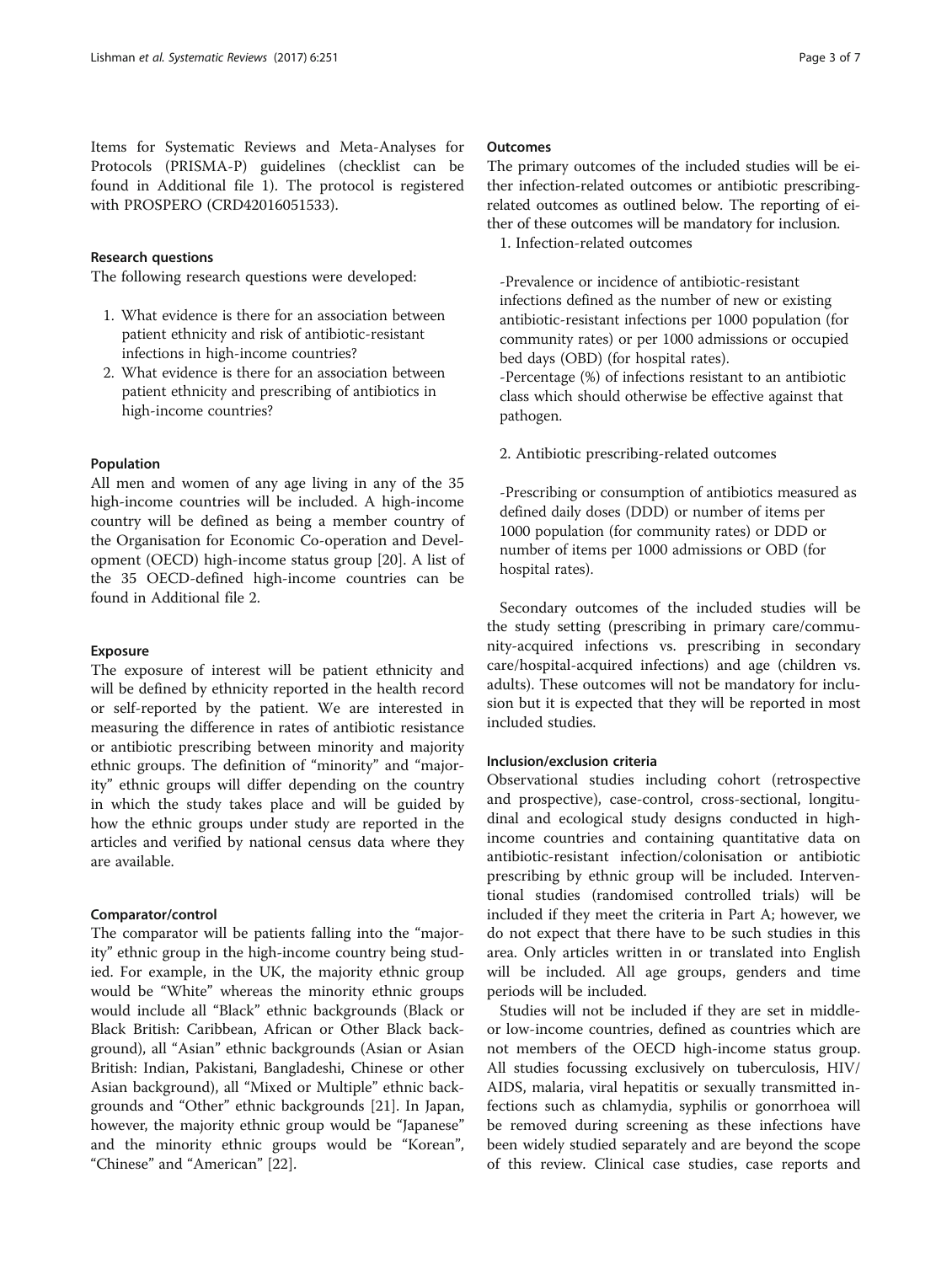systematic reviews or meta-analyses will also be excluded during screening. Studies set in intensive care units only or studies using entire countries as comparators will be excluded. Finally, studies written in a language other than English will be excluded.

## Search strategy

The search strategy will include electronic database searching, citation searching of the included full-text articles and a grey literature search. The following databases will be searched: MEDLINE via PubMed, EMBASE, Global Health, Scopus and CINAHL. Reference lists of the included articles will be screened for relevant articles not previously found in the database searches. Grey literature will be reviewed using Google Scholar and OpenGrey. Dissertations and theses will be searched for in ProQuest Dissertations and Theses. Search terms will be tailored for each database, using MeSH terms where applicable, and will be checked by a medical librarian to ensure the syntax is correct.

No study design or date limits will be imposed on the search, although only studies in English will be included due to limited resources. Medline, EMBASE and Global Health databases will be searched through Ovid; Scopus and CINAHL databases will be searched separately. The specific search strategies will be created with the assistance of a Health Sciences Librarian with expertise in systematic review searching. The search terms are based around the concepts of "ethnicity", "antibiotic prescribing", "antibiotic resistance" and "high-income countries". The "ethnicity"-related search terms have been informed by a Cochrane review investigating culturally appropriate health education for type 2 diabetes in minority ethnic groups [[23\]](#page-6-0). The PubMed/MEDLINE search strategy is included in Additional file [3](#page-5-0) as an example. These search terms will then be adapted to the syntax and subject headings of the other databases. The search will be updated toward the end of the review to ensure that all information in the review is up-to-date. The publications from the five databases will be exported into EPPI Reviewer software [\(https://eppi.ioe.ac.uk/cms/Default.aspx?](https://eppi.ioe.ac.uk/cms/Default.aspx?tabid=2914) [tabid=2914\)](https://eppi.ioe.ac.uk/cms/Default.aspx?tabid=2914), where duplicates will be removed.

All titles and abstracts yielded by the search will be independently screened by two authors (HL for all articles and ECS, AC, VA or VM as second reviewers) to ensure consistency of the application of the inclusion/exclusion criteria. Full texts will be obtained for all titles that appear to meet the inclusion criteria and any discrepancies will be resolved by discussion among the review team or by the principal investigator. Additional information will be sought from study authors where necessary to resolve questions about eligibility. Reasons for excluding studies will be recorded. Once full texts have been obtained, all reviewers will perform data extraction, HL on the entire set of included studies and ECS, AC, VA and VM on a quarter of the studies each.

Reference lists of the included studies will be searched for relevant articles which were missed by the original database search. Relevant title/abstracts will be screened against the inclusion and exclusion criteria and will be reviewed independently by two authors in the same way as for the database search. Full texts will be retrieved from included articles and data will be extracted.

Grey literature will be reviewed by searching for relevant documents in OpenGrey, Google Scholar and ProQuest Dissertations and Theses. In OpenGrey, the following search will be performed: ((antibiotic) OR (antimicrobial)) AND ((ethnic\*) OR (socio\*)). In Google Scholar, the following search will be performed: "antibiotic" AND "ethnic\*" and the first 100 articles will be reviewed. In ProQuest Dissertations and Theses, the following search will be performed: ab,ti(antibiotic\*) AND ab,ti(ethnic\*). The documents will be screened against the inclusion and exclusion criteria and reviewed independently by two authors in the same way as for the database search.

#### Quality assessment

The reviewers will independently assess the quality of the included full-text articles. The quality and risk of bias of observational studies will be assessed using the Critical Appraisal Skills Programme (CASP) checklist for cohort and case-control studies independently by the review team and discussed if discrepancies occur ([www.casp-uk.net](http://www.casp-uk.net)). Cross-sectional studies will be quality assessed using the Appraisal tool for Cross-Sectional Studies (AXIS tool) [\[24](#page-6-0)]. If randomised control trials are included, the Cochrane collaboration's risk of bias tool will be used to assess quality. A quality assessment chart based on a traffic light system of "good", "adequate" and "poor" reporting will be developed as recommended by Cochrane [\[25\]](#page-6-0).

#### Data analysis and synthesis

Data extraction will be performed independently by two reviewers using a customised form in EPPI Reviewer. Data extracted will include first author, year of publication, year(s) of study, country, aim/hypothesis, study design, number of participants (N), age range of participants, setting (community or hospital), urban or rural area, individual or population level exposure, ethnic categories for comparison, which groups are exposure group and which are control (minority vs. majority ethnic group in that country), outcome measured (antibiotic prescribing or antibiotic resistance or both), how outcome was measured (defined daily doses (DDD)/1000 population, DDD/1000 admissions, DDD/1000 OBD, incidence or prevalence of resistant infection, % resistance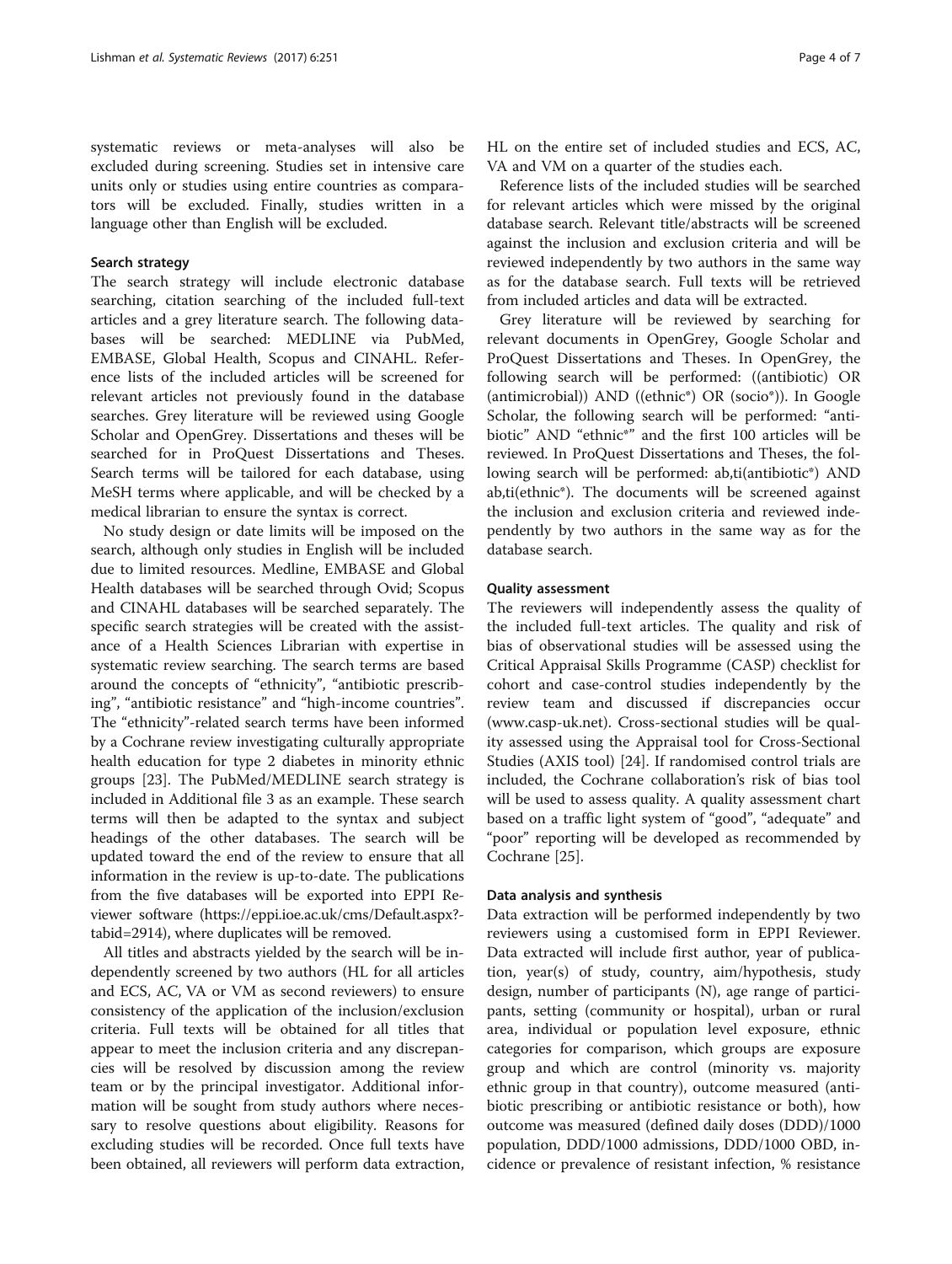in a group etc.), unadjusted relative difference between groups (risk ratio, odds ratio etc.), variables adjusted for (such as age, sex, comorbidities, lifestyle factors), and adjusted relative difference between groups.

The data synthesis will depend upon the level of heterogeneity of the extracted data. Heterogeneity will be assessed by generating forest plots of the individual included studies to examine confidence intervals, using the  $\chi^2$  test to determine whether there is evidence of significant heterogeneity between the studies ( $p < 0.10$ ) and calculating the  $I^2$  statistic to estimate the level of heterogeneity using values of 30 to 60%, 50 to 90% and 75 to 100% to indicate moderate, substantial and considerable heterogeneity, respectively [[25](#page-6-0)]. Based on the outcomes of these tests combined, if a quantitative analysis is not possible due to the data being too heterogeneous, a narrative synthesis will be provided to summarise the results displayed in the included studies. This will include providing tables and summary measures based on the primary outcomes (prescribing and resistance rates) stratified by the secondary outcomes (hospital vs. community settings, children vs. adults). Due to the broad scope of this systematic literature review, heterogeneity is expected with respect to study design, study populations and the reporting of exposures (ethnicity) and outcomes (prescribing or resistance). Separate tables will be created for each of the two primary outcomes to explore these factors and compare and contrast the results of the studies within and between the subgroups (hospital vs community and children vs adult).

-Community setting will be comprised of either antibiotic prescribing at the general practitioner (GP) practice (DDD or number of items per 1000 population) or incidence of antibiotic-resistant infections presenting at the GP practice or within two days of admission to hospital (community-associated infections).

-Hospital setting will be comprised of either antibiotic prescribing for an admitted patient in hospital (DDD or number of items per 1000 OBD or admissions) or incidence of antibiotic-resistant infections presenting at least two days after admission to hospital (hospital-acquired infections).

-Adults will be patients 18 years of age or older; children will be patients 0–17 years of age.

Where homogenous data allow, meta-analyses will be performed using random effect models (based on the variables specified). Where outcomes are continuous, they will be transformed to categorical or binary variables as appropriate. The minority ethnic group to majority ethnic group odds ratios for each included study will then be calculated in a similar way to the

Ethnic Minority Meta-Analysis (EMMA) [\[26](#page-6-0)], and overall pooled odds ratios with 95% confidence intervals for the two outcomes (and/or sub analyses) will be presented from the random effects models. Should more than one randomised controlled trial be included, separate meta-analyses will be performed for the trials and for the included observational studies. All analyses will be performed in EPPI Reviewer.

## Meta-bias(es) and confidence in cumulative evidence

If the number of included articles is high enough and if the data allow, funnel plots will be used to detect the presence of publication bias. The Grading of Recommendations, Assessments, Development and Evaluation (GRADE) approach will be used to assess the quality of the body of evidence and a summary of findings table will be used to present the results.

## Dissemination

The systematic review and meta-analysis will be submitted for publication in a relevant journal. The results will be presented at conferences that are in line with the topic area. This work will contribute to a PhD project as part of the National Institute for Health Research Health Protection Research Unit (NIHR HPRU) in Healthcare-Associated Infections and Antimicrobial resistance at Imperial College London. The results of the review will be communicated to public and patient populations through the Race Equality Foundation dissemination networks as well as through public announcements by the HPRU.

## **Discussion**

In this systematic review and meta-analysis, we will aim to collate and present the available evidence of whether there is a difference in rates of AMR and/or antibiotic prescribing by minority vs. majority ethnic groups in high-income countries. In this way, this review will contribute to a wider body of knowledge of the role of socio-demographic factors such as poverty and minority ethnic background may play in the risk of antibioticresistant infections in resource-rich countries where excess of antibiotics is of greater concern than access. The results of this review will describe this relationship and highlight areas where more research needs to be conducted and may provide insight into possible reasons for any differential levels of risk that may be seen.

Some possible limitations of this review that can be anticipated at this stage are (i) the English language restriction on the included articles due to resource limitations in the review team and (ii) that there are not likely to be any articles from France as they do not record ethnicity in the national census. These potential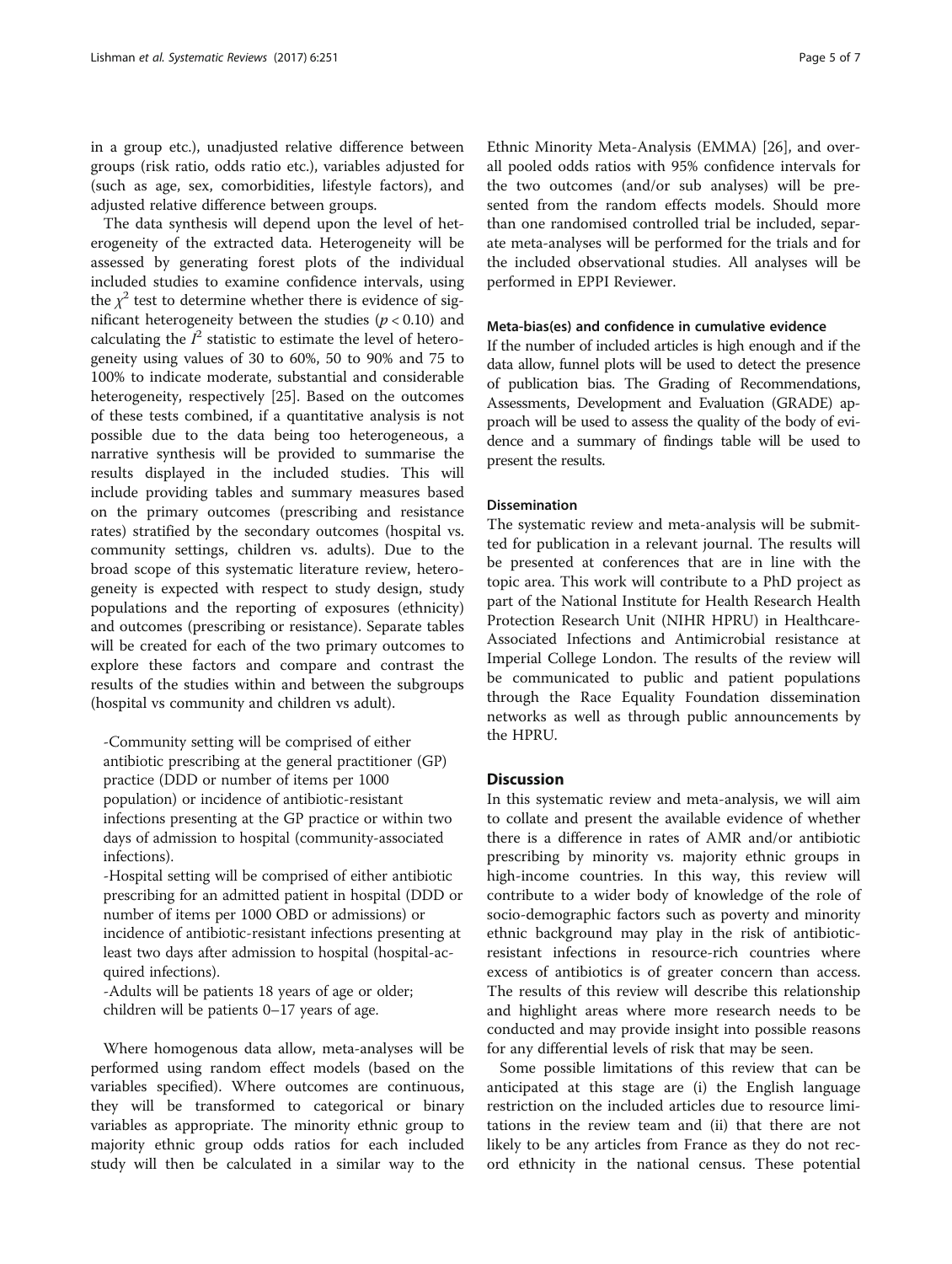<span id="page-5-0"></span>limitations will be taken into consideration when interpreting the findings of this review.

## Additional files

[Additional file 1:](dx.doi.org/10.1186/s13643-017-0654-9) PRISMA-P checklist. The Preferred Reporting Items for Systematic Reviews and Meta-Analyses for Protocols (PRISMA-P) checklist was used to develop this protocol. (DOCX 29 kb)

[Additional file 2:](dx.doi.org/10.1186/s13643-017-0654-9) List of OECD high-income countries. List of countries classified as "high income" by the Organisation for Economic Cooperation and Development (OECD). (DOCX 12 kb)

[Additional file 3:](dx.doi.org/10.1186/s13643-017-0654-9) Search terms for MEDLINE. The search terms that will be used to identify relevant literature in MEDLINE as an example, adapted for the other four databases. (DOCX 14 kb)

#### Abbreviations

ABR: Antibiotic resistance; CASP: Critical Appraisal Skills Programme; DDD: Defined daily dose; ESBL: Extended spectrum beta-lactamase; GRADE: The Grading of Recommendations, Assessments, Development and Evaluation; MDR: Multidrug resistant; NIHR HPRU: National Institute for Health Research Health Protection Research Unit; OBD: Occupied bed day; URTI: Upper respiratory tract infection

#### Acknowledgements

The authors would like to acknowledge the help of Ms. Rebecca Jones, the Library Manager and Liaison Librarian at Charing Cross Hospital (Imperial College London), for her guidance on selecting appropriate databases and compiling search term lists for this study.

#### Funding

This work was supported by the National Institute for Health Research Health Protection Research Unit (NIHR HPRU) [grant number HPRU-2012-10,047] in Healthcare Associated Infections and Antimicrobial Resistance at Imperial College London in partnership with Public Health England (PHE). ECS has received an Early Career Research Fellowship from the Antimicrobial Research Collaborative at Imperial College London, and acknowledges the support of the Florence Nightingale Foundation. The views expressed are those of the author(s) and not necessarily those of the NHS, the NIHR, the Department of Health or Public Health England.

#### Availability of data and materials

Not applicable.

#### Authors' contributions

HL wrote the protocol with input and statistical support from CC and is the guarantor of the review protocol. HL, CC and SJ (REF) conceived the initial idea for the study. PA, AJP, ECS, AC, VA, VM and SJ (REF) critically appraised the protocol manuscript. HL will act as first reviewer, and VA, VM, AC and ECS will act as second reviewers in the review. All authors approved the final version and take responsibility for its content.

#### Authors' information

HL is a PhD student funded by the National Institute for Health Research Health Protection Research Unit in Healthcare-Associated Infections and Antimicrobial Resistance at Imperial College London.

#### Ethics approval and consent to participate

Not applicable.

#### Consent for publication

Not applicable.

#### Competing interests

The authors declare that they have no competing interests.

#### Publisher's Note

Springer Nature remains neutral with regard to jurisdictional claims in published maps and institutional affiliations.

#### Author details

<sup>1</sup>NIHR Health Protection Research Unit in Healthcare-Associated Infections and Antimicrobial Resistance, Imperial College London, W12 0NN, London, UK. <sup>2</sup>Department of Healthcare-Associated Infections and Antimicrobial Resistance, National Infection Service, Public Health England, London NW9 5EQ, UK.<sup>3</sup> Race Equality Foundation, London NW5 1LB, UK

## Received: 2 August 2017 Accepted: 30 November 2017 Published online: 11 December 2017

#### References

- 1. Laxminarayan R, Duse A, Wattal C, Zaidi AKM, Wertheim HFL, Sumpradit N, et al. Antibiotic resistance—the need for global solutions. Lancet Infect Dis. 2013;13(12):1057–98.
- 2. World Health Organisation. The evolving threat of antimicrobial resistance: options for action. Geneva 2012 [Available from: [http://apps.who.int/iris/](http://apps.who.int/iris/handle/10665/44812) [handle/10665/44812](http://apps.who.int/iris/handle/10665/44812). Accessed 22 July 2017.
- 3. Holmes AH, Moore LS, Sundsfjord A, Steinbakk M, Regmi S, Karkey A, et al. Understanding the mechanisms and drivers of antimicrobial resistance. Lancet (London, England). 2016;387(10014):176–87.
- 4. Jeon CY, Muennig P, Furuya EY, Cohen B, Nash D, Larson EL. Burden of present-on-admission infections and healthcare-associated infections by race and ethnicity. Am J Infect Control. 2014;42(12):1296–302.
- 5. Gopal Rao G, Batura D, Batura N, Nielsen PB. Key demographic characteristics of patients with bacteriuria due to extended spectrum betalactamase (ESBL)-producing Enterobacteriaceae in a multiethnic community, in North West London. Infect Dis (Lond). 2015;47(10):723–8.
- 6. Wickramasinghe NH, Xu L, Eustace A, Shabir S, Saluja T, Hawkey PM. High community faecal carriage rates of CTX-M ESBL-producing Escherichia coli in a specific population group in Birmingham, UK. J Antimicrob Chemother. 2012;67(5):1108–13.
- 7. Cooper R, David R. The biological concept of race and its application to public health and epidemiology. J Health Polit Policy Law. 1986;11(1):97–116.
- 8. Goljo E, Parasher AK, Iloreta AM, Shrivastava R and Govindaraj S. Racial, ethnic, and socioeconomic disparities in pituitary surgery outcomes. The Laryngoscope. 2016;126:808–14. doi[:10.1002/lary.25771.](http://dx.doi.org/10.1002/lary.25771)
- 9. Zafar SN, Changoor NR, Williams K, Acosta RD, Greene WR, Fullum TM, Haider AH, Cornwell EE 3rd, Tran DD. Race and socioeconomic disparities in national stoma reversal rates. Am J Surg. 2016;211(4):710–5. doi:[10.1016/j.](http://dx.doi.org/10.1016/j.amjsurg.2015.11.020) [amjsurg.2015.11.020.](http://dx.doi.org/10.1016/j.amjsurg.2015.11.020)
- 10. Paltansing S, Vlot JA, Kraakman MEM, Mesman R, Bruijning ML, Bernards AT, et al. Extended-spectrum β-lactamase-producing Enterobacteriaceae among travelers from the Netherlands. Emerg Infect Dis. 2013;19(8):1206–13.
- 11. van der Bij AK, Pitout JD. The role of international travel in the worldwide spread of multiresistant Enterobacteriaceae. J Antimicrob Chemother. 2012;67(9):2090–100.
- 12. JHvW C, John P, Ellen ES, MLOL A, JPAH C, HMS P, et al. High rates of antimicrobial drug resistance gene acquisition after international travel, the Netherlands. Emerging Infectious Disease journal. 2014;20(4):649.
- 13. Ruppe E, Armand-Lefevre L, Estellat C, Consigny PH, El Mniai A, Boussadia Y, et al. High rate of acquisition but short duration of carriage of multidrugresistant Enterobacteriaceae after travel to the tropics. Clinical infectious diseases: an official publication of the Infectious Diseases Society of America. 2015;61(4):593–600.
- 14. Ostholm-Balkhed A, Tarnberg M, Nilsson M, Nilsson LE, Hanberger H, Hallgren A. Travel-associated faecal colonization with ESBL-producing Enterobacteriaceae: incidence and risk factors. J Antimicrob Chemother. 2013;68(9):2144–53.
- 15. Tangden T, Cars O, Melhus A, Lowdin E. Foreign travel is a major risk factor for colonization with Escherichia coli producing CTX-M-type extendedspectrum beta-lactamases: a prospective study with Swedish volunteers. Antimicrob Agents Chemother. 2010;54(9):3564–8.
- 16. Epelboin L, Robert J, Tsyrina-Kouyoumdjian E, Laouira S, Meyssonnier V, Caumes E. High rate of multidrug-resistant gram-negative bacilli carriage and infection in hospitalized returning travelers: a cross-sectional cohort study. Journal of travel medicine. 2015;22(5):292–9.
- 17. McKee MD, Mills L, Mainous AG 3rd. Antibiotic use for the treatment of upper respiratory infections in a diverse community. The Journal of family practice. 1999;48(12):993–6.
- 18. Daneman N. The antibiotic era: reform, resistance, and the pursuit of a rational therapeutics. Clin Infect Dis. 2015;61(5):858.